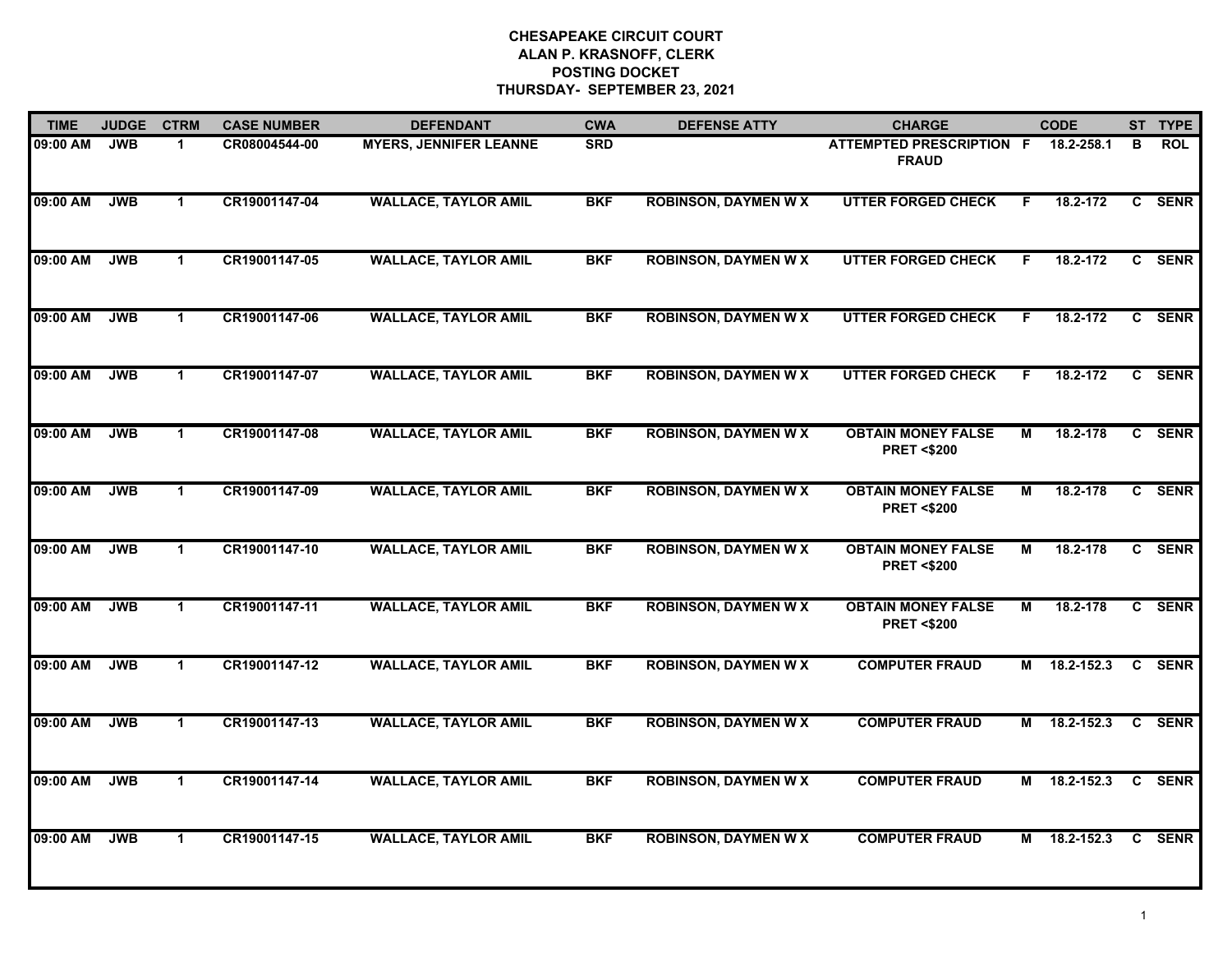| <b>TIME</b> | <b>JUDGE</b> | <b>CTRM</b>  | <b>CASE NUMBER</b> | <b>DEFENDANT</b>             | <b>CWA</b> | <b>DEFENSE ATTY</b>         | <b>CHARGE</b>                                   |     | <b>CODE</b>  |                | ST TYPE       |
|-------------|--------------|--------------|--------------------|------------------------------|------------|-----------------------------|-------------------------------------------------|-----|--------------|----------------|---------------|
| 09:00 AM    | <b>JWB</b>   | $\mathbf 1$  | CR20000649-00      | <b>WALLACE, TAYLOR AMIL</b>  | <b>BKF</b> | <b>ROBINSON, DAYMEN W X</b> | FAIL TO APPEAR, FELONY F<br><b>OFFENSE</b>      |     | 19.2-128     | C.             | <b>SENR</b>   |
| 09:00 AM    | <b>JWB</b>   | $\mathbf 1$  | CR11000059-00      | YARBOROUGH, LLOYD EDWIN      | <b>SRD</b> | <b>SINGLETON, KENNETH L</b> | <b>DISTRIBUTE COCAINE - 2ND F</b><br><b>OFF</b> |     | 18.2-248     | $\overline{c}$ | <b>ROL</b>    |
| 09:00 AM    | <b>JWB</b>   | $\mathbf 1$  | CR11000059-01      | YARBOROUGH, LLOYD EDWIN      | <b>SRD</b> | <b>SINGLETON, KENNETH L</b> | <b>DISTRB/SELL FOR PROFT</b><br><b>SCH I/II</b> | -F  | 18.2-248     | C.             | <b>ROL</b>    |
| 09:00 AM    | <b>JWB</b>   | $\mathbf 1$  | CR11000059-02      | YARBOROUGH, LLOYD EDWIN      | <b>SRD</b> | <b>SINGLETON, KENNETH L</b> | <b>DISTRB/SELL FOR PROFT</b><br><b>SCH I/II</b> | -F  | 18.2-248     | C              | <b>ROL</b>    |
| 09:00 AM    | <b>JWB</b>   | $\mathbf 1$  | CR11000059-03      | YARBOROUGH, LLOYD EDWIN      | <b>SRD</b> | <b>SINGLETON, KENNETH L</b> | <b>DISTRB/SELL FOR PROFT</b><br><b>SCH I/II</b> | F.  | 18.2-248     | C.             | <b>ROL</b>    |
| 09:30 AM    | <b>JWB</b>   | $\mathbf 1$  | CR14001095-02      | <b>GOINES, JOHN WESLEY</b>   |            |                             | <b>VIOL PROBATION ON FEL</b><br><b>OFF</b>      | - F | 19.2-306     |                | C ADAT        |
| 10:15 AM    | <b>JWB</b>   | $\mathbf{1}$ | CR17001743-05      | <b>LEX, SHELBY ELIZABETH</b> | <b>JLF</b> | <b>Mason, Sharon Butler</b> | <b>VIOL PROBATION ON FEL</b><br><b>OFF</b>      | F.  | 19.2-306     | C.             | <b>REV</b>    |
| 10:15 AM    | <b>JWB</b>   | $\mathbf{1}$ | CR17001743-06      | <b>LEX, SHELBY ELIZABETH</b> | <b>JLF</b> | <b>Mason, Sharon Butler</b> | <b>VIOL PROBATION OF MISD</b><br><b>OFF</b>     | M   | 19.2-306     | C              | <b>REV</b>    |
| 10:15 AM    | <b>JWB</b>   | $\mathbf 1$  | CR17002276-03      | <b>LEX, SHELBY ELIZABETH</b> | <b>JLF</b> | <b>Mason, Sharon Butler</b> | <b>VIOL PROBATION ON FEL</b><br><b>OFF</b>      | -F  | 19.2-306     | C.             | <b>REV</b>    |
| 10:45 AM    | <b>JWB</b>   | $\mathbf 1$  | CR20001550-00      | <b>WILDER, REBECCA ANN</b>   | <b>DRT</b> | Buyrn, Richard L.           | <b>FORGERY</b>                                  | F.  | 18.2-172     |                | C SENR        |
| 10:45 AM    | <b>JWB</b>   | $\mathbf 1$  | CR20001550-02      | <b>WILDER, REBECCA ANN</b>   | <b>DRT</b> | Buyrn, Richard L.           | <b>UTTERING</b>                                 | F.  | 18.2-172     |                | C SENR        |
| 10:45 AM    | <b>JWB</b>   | $\mathbf 1$  | CR20001550-04      | <b>WILDER, REBECCA ANN</b>   | <b>DRT</b> | Buyrn, Richard L.           | <b>IDENTITY THEFT</b>                           |     | F 18.2-186.3 | $\mathbf{c}$   | <b>SENR</b>   |
| 11:00 AM    | <b>JWB</b>   | $\mathbf 1$  | CR20001496-00      | <b>SAMPSON, JOHN; JR</b>     | <b>BKF</b> | <b>BYRUM, ERICA</b>         | <b>IDENTITY THEFT</b>                           | F.  | 18.2-186.3   |                | <b>B</b> TRYL |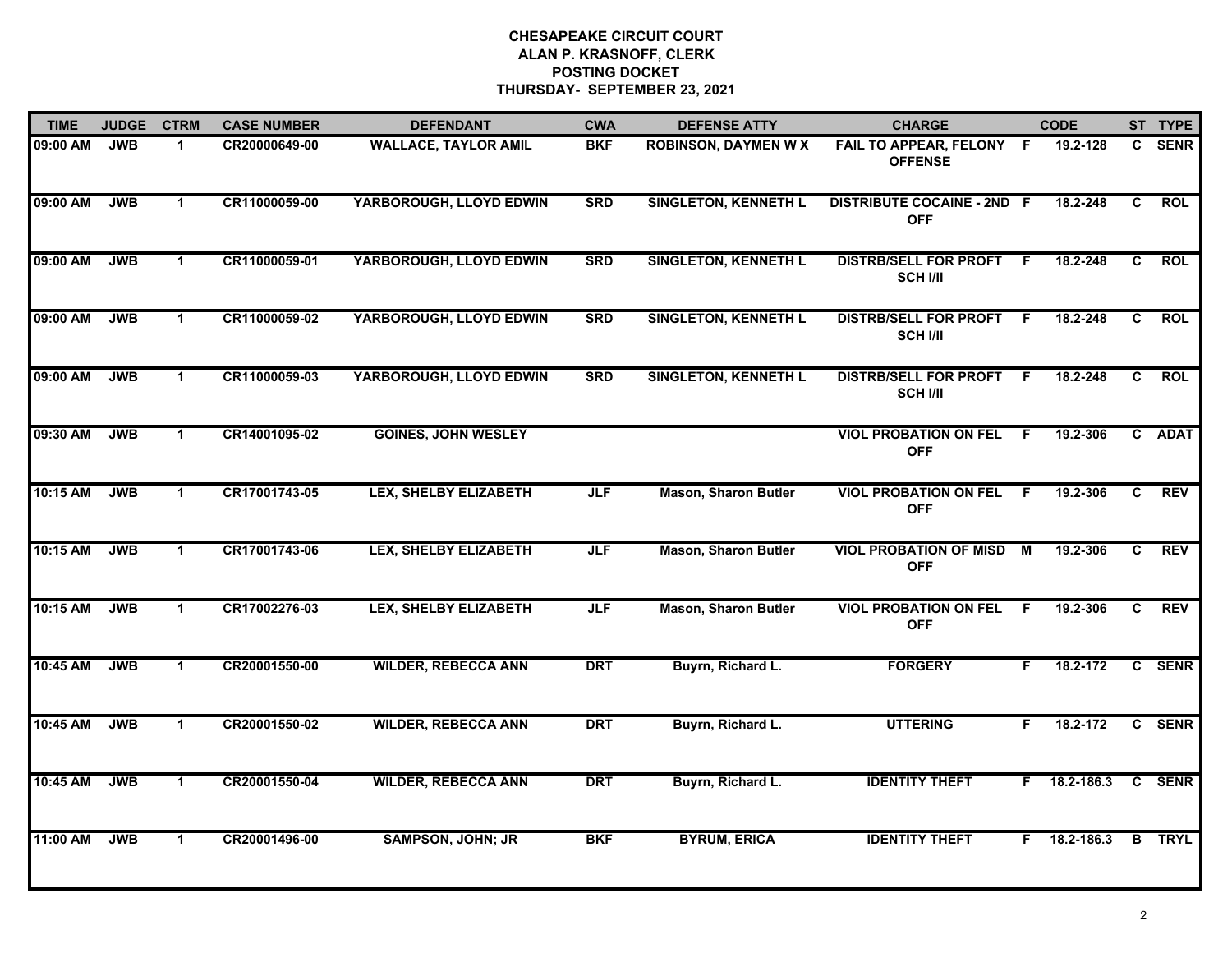| <b>TIME</b> | <b>JUDGE</b> | <b>CTRM</b>             | <b>CASE NUMBER</b> | <b>DEFENDANT</b>               | <b>CWA</b> | <b>DEFENSE ATTY</b>     | <b>CHARGE</b>                                       |                | <b>CODE</b>    |              | ST TYPE       |
|-------------|--------------|-------------------------|--------------------|--------------------------------|------------|-------------------------|-----------------------------------------------------|----------------|----------------|--------------|---------------|
| 11:00 AM    | <b>JWB</b>   | $\mathbf 1$             | CR20001496-01      | <b>SAMPSON, JOHN; JR</b>       | <b>BKF</b> | <b>BYRUM, ERICA</b>     | <b>OBTAIN MONEY FALSE</b><br><b>PRET &gt;=\$500</b> | F.             | 18.2-178       |              | <b>B</b> TRYL |
| 11:00 AM    | <b>JWB</b>   | $\blacktriangleleft$    | CR20001496-02      | <b>SAMPSON, JOHN; JR</b>       | <b>BKF</b> | <b>BYRUM, ERICA</b>     | <b>UTTERING</b>                                     | F.             | 18.2-172       |              | <b>B</b> TRYL |
| 11:00 AM    | <b>JWB</b>   | $\mathbf{1}$            | CR20001496-03      | <b>SAMPSON, JOHN; JR</b>       | <b>BKF</b> | <b>BYRUM, ERICA</b>     | <b>FORGERY</b>                                      | F.             | 18.2-172       |              | <b>B</b> TRYL |
| 01:00 PM    | <b>JWB</b>   | $\blacktriangleleft$    | CR19002094-00      | <b>HASSELL, THOMAS RYAN</b>    | <b>BKF</b> | Broccoletti, James O.   | <b>OBTAIN MONEY FALSE</b><br><b>PRET &gt;=\$500</b> | F.             | 18.2-178       | $\mathbf{c}$ | <b>TRYL</b>   |
| 01:00 PM    | <b>JWB</b>   | $\blacktriangleleft$    | CR19002094-01      | <b>HASSELL, THOMAS RYAN</b>    | <b>BKF</b> | Broccoletti, James O.   | <b>GRND LARCENY: &gt;=\$500</b><br><b>NOT PERSN</b> | F              | 18.2-95        |              | C TRYL        |
| 03:00 PM    | <b>JWB</b>   | $\mathbf 1$             | CR21000612-00      | <b>LANIER-EASON, CHARMAYNE</b> | <b>EEM</b> | Broccoletti, James O.   | <b>FALSE STMT IN</b><br><b>PRESCRIPTION ETC</b>     |                | $F$ 18.2-258.1 |              | <b>B</b> PLEA |
| 03:00 PM    | <b>JWB</b>   | $\blacktriangleleft$    | CR21000612-01      | <b>LANIER-EASON, CHARMAYNE</b> | <b>EEM</b> | Broccoletti, James O.   | <b>FALSE STMT IN</b><br><b>PRESCRIPTION ETC</b>     | F.             | 18.2-258.1     | B            | <b>PLEA</b>   |
| 09:00 AM    | <b>RGM</b>   | $\overline{3}$          | CR21000686-00      | <b>BRASWELL, ALEX LEE</b>      | <b>AHM</b> | <b>BLAIR, JEFFREY R</b> | <b>VIOLENT FELON POSS/TRAN F</b><br><b>WEAPON</b>   |                | 18.2-308.2     | B            | <b>MOT</b>    |
| 09:00 AM    | <b>RGM</b>   | $\mathbf{3}$            | CR21000686-01      | <b>BRASWELL, ALEX LEE</b>      | <b>AHM</b> | <b>BLAIR, JEFFREY R</b> | <b>DRIVE W/O LICENSE</b>                            | М              | 46.2-300       | C.           | MOT           |
| 10:00 AM    | <b>RGM</b>   | $\mathbf{3}$            | CR18001607-05      | <b>PROCACCIO, JODI LYN</b>     | <b>DAW</b> | <b>WALL, LUCILLE</b>    | <b>VIOL PROBATION ON FEL</b><br><b>OFF</b>          | F              | 19.2-306       |              | C BOND        |
| 10:00 AM    | <b>RGM</b>   | $\mathbf{3}$            | CR18001607-06      | <b>PROCACCIO, JODI LYN</b>     | <b>DAW</b> | <b>WALL, LUCILLE</b>    | <b>VIOL PROBATION ON FEL</b><br><b>OFF</b>          | -F             | 19.2-306       |              | C BOND        |
| 10:00 AM    | <b>RGM</b>   | $\overline{\mathbf{3}}$ | CR18001607-07      | <b>PROCACCIO, JODI LYN</b>     | <b>DAW</b> | <b>WALL, LUCILLE</b>    | <b>VIOL PROBATION OF MISD</b><br><b>OFF</b>         | $\blacksquare$ | 19.2-306       | C.           | <b>BOND</b>   |
| 10:00 AM    | RGM          | 3                       | CR18001607-08      | <b>PROCACCIO, JODI LYN</b>     | <b>DAW</b> | <b>WALL, LUCILLE</b>    | <b>VIOL PROBATION OF MISD</b><br><b>OFF</b>         | M              | 19.2-306       |              | C BOND        |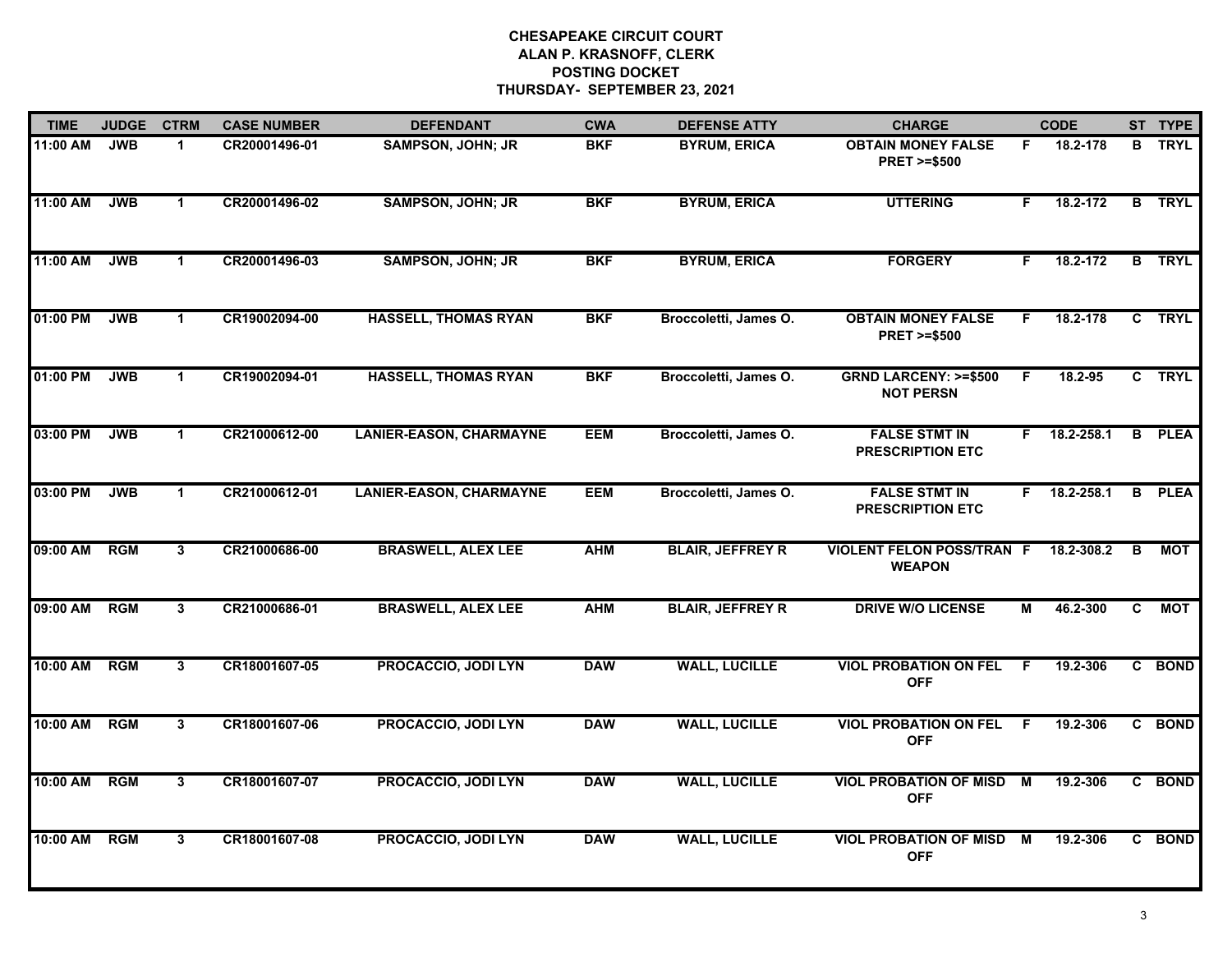| <b>TIME</b> | <b>JUDGE</b> | <b>CTRM</b>             | <b>CASE NUMBER</b> | <b>DEFENDANT</b>            | <b>CWA</b> | <b>DEFENSE ATTY</b>        | <b>CHARGE</b>                                       |                | <b>CODE</b> |                | ST TYPE       |
|-------------|--------------|-------------------------|--------------------|-----------------------------|------------|----------------------------|-----------------------------------------------------|----------------|-------------|----------------|---------------|
| 10:30 AM    | <b>RGM</b>   | $\mathbf{3}$            | CR21001620-00      | HUNT, JALESSIA CHRISTINE    | <b>SPP</b> | <b>WENTWORTH, RACHEL E</b> | <b>BOND APPEAL</b>                                  | $\mathbf{o}$   | 19.2-124    | C              | <b>BOND</b>   |
| 11:00 AM    | <b>RGM</b>   | $3^{\circ}$             | CR21000694-00      | <b>DEARINGER, PAUL</b>      | <b>JRA</b> | Givando, Stephen P.        | <b>POSSESS</b><br><b>METHAMPHETAMINE</b>            | F.             | 18.2-250    |                | C SENR        |
| 11:30 AM    | <b>RGM</b>   | $\overline{3}$          | CR14000089-04      | <b>RUFF, BRYAN STEVEN</b>   | <b>DRT</b> | <b>HAZELL, LAMONTE R</b>   | <b>VIOL PROBATION ON FEL</b><br><b>OFF</b>          | E              | 19.2-306    | C.             | <b>REV</b>    |
| 12:00 PM    | <b>RGM</b>   | 3                       | CR01A00969-03      | <b>JORDAN, VERNON LEE</b>   | <b>JRA</b> | <b>SPARTZ, SARA M</b>      | <b>VIOL PROBATION ON FEL</b><br><b>OFF</b>          | F.             | 19.2-306    |                | C BOND        |
| 12:30 PM    | <b>RGM</b>   | $\mathbf{3}$            | CR16002115-09      | KING, REQUIA BELINDA LAVONE | <b>JRA</b> | <b>DOUGLAS, NATALIE</b>    | <b>VIOL PROBATION ON FEL</b><br><b>OFF</b>          | F.             | 19.2-306    |                | C BOND        |
| 12:30 PM    | <b>RGM</b>   | $\mathbf{3}$            | CR17002173-02      | KING, REQUIA BELINDA LAVONE | <b>JRA</b> | <b>DOUGLAS, NATALIE</b>    | <b>VIOL PROBATION ON FEL</b><br><b>OFF</b>          | -F             | 19.2-306    |                | C BOND        |
| 02:00 PM    | <b>RGM</b>   | 3                       | CR21001200-01      | <b>SAMS, SHANNON ANETRA</b> | <b>SRD</b> | Mason, G. Jeffrey          | <b>FORGE CHECK</b>                                  | F.             | 18.2-172    |                | <b>B</b> PLEA |
| 02:00 PM    | <b>RGM</b>   | $\overline{\mathbf{3}}$ | CR21001200-02      | <b>SAMS, SHANNON ANETRA</b> | <b>SRD</b> | Mason, G. Jeffrey          | <b>OBTAIN MONEY FALSE</b><br><b>PRET &gt;=\$500</b> | F              | 18.2-178    |                | <b>B</b> PLEA |
| 02:00 PM    | <b>RGM</b>   | 3                       | CR21001200-03      | <b>SAMS, SHANNON ANETRA</b> | <b>SRD</b> | <b>MASON, G</b>            | <b>OBTAIN MONEY FALSE</b><br><b>PRET &gt;=\$500</b> | F.             | 18.2-178    | B              | <b>PLEA</b>   |
| 02:00 PM    | <b>RGM</b>   | $\mathbf{3}$            | CR21001200-00      | <b>SAMS, SHANNON ANITRA</b> | <b>SRD</b> | Mason, G. Jeffrey          | <b>FORGE CHECK</b>                                  | F.             | 18.2-172    |                | <b>B</b> PLEA |
| 02:30 PM    | RGM          | $\mathbf{3}$            | CR07001669-02      | <b>WHITE, TRAVIS LAMONT</b> | <b>ASA</b> | Martin, Terence P.         | <b>VIOL PROBATION ON FEL</b><br><b>OFF</b>          | -F             | 19.2-306    | C.             | REV           |
| 02:30 PM    | <b>RGM</b>   | $\overline{\mathbf{3}}$ | CR07001670-02      | <b>WHITE, TRAVIS LAMONT</b> | <b>ASA</b> | Martin, Terence P.         | <b>VIOL PROBATION ON FEL</b><br><b>OFF</b>          | $\overline{F}$ | 19.2-306    | $\overline{c}$ | <b>REV</b>    |
| 02:30 PM    | <b>RGM</b>   | $\mathbf{3}$            | CR07002924-02      | <b>WHITE, TRAVIS LAMONT</b> | <b>ASA</b> | Martin, Terence P.         | <b>VIOL PROBATION ON FEL</b><br><b>OFF</b>          | - F            | 19.2-306    | C.             | <b>REV</b>    |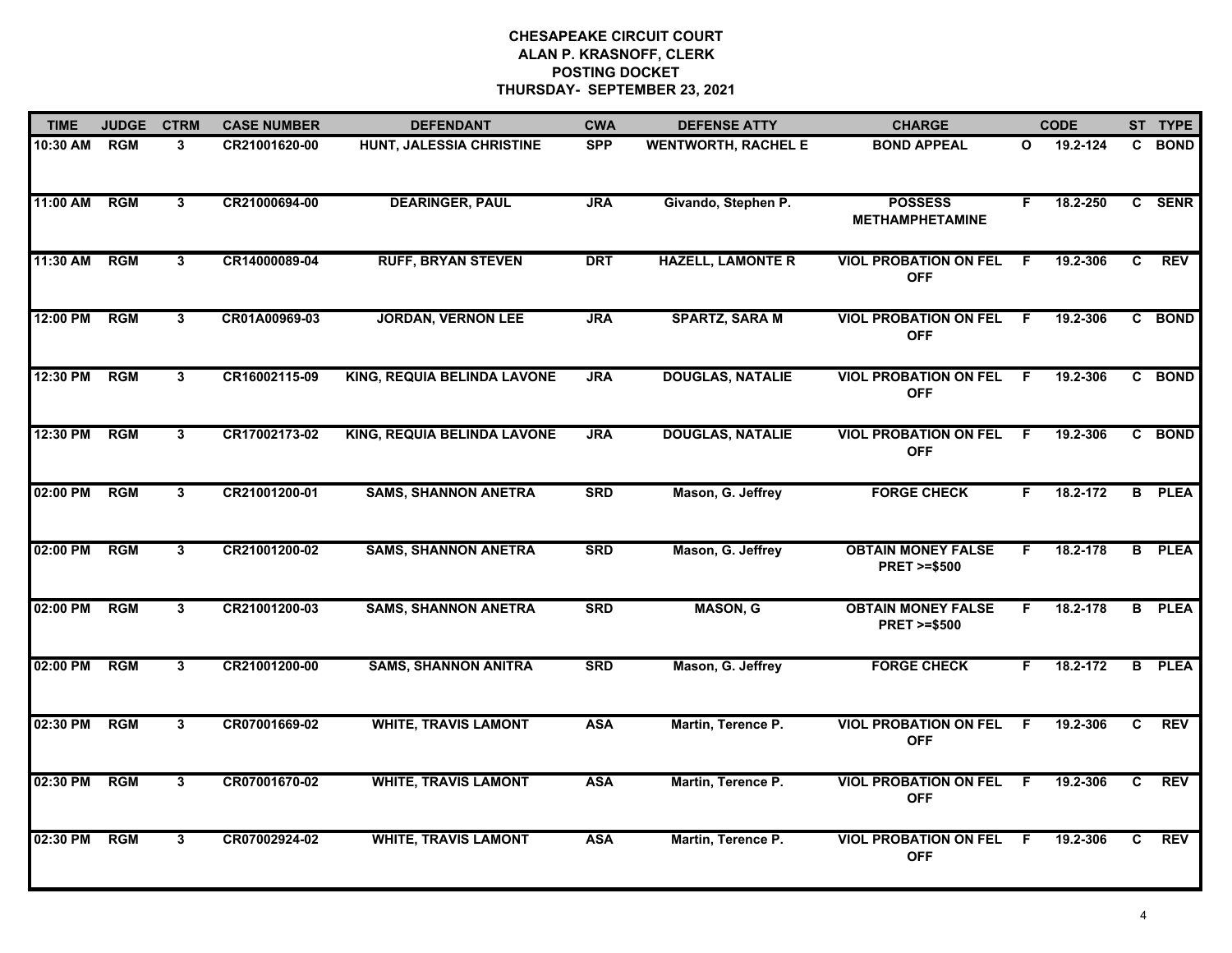| <b>TIME</b> | <b>JUDGE</b> | <b>CTRM</b>  | <b>CASE NUMBER</b> | <b>DEFENDANT</b>                  | <b>CWA</b> | <b>DEFENSE ATTY</b>          | <b>CHARGE</b>                                  |    | <b>CODE</b> |    | ST TYPE     |
|-------------|--------------|--------------|--------------------|-----------------------------------|------------|------------------------------|------------------------------------------------|----|-------------|----|-------------|
| 03:00 PM    | <b>RGM</b>   | 3            | CR20001224-00      | <b>WHITMORE, BRIAN EVAN</b>       | <b>ASA</b> | <b>RENNINGER, NICHOLAS L</b> | <b>MANUFACTURE MARIJUANA F</b>                 |    | 18.2-248.1  | C. | <b>PLEA</b> |
| 03:00 PM    | RGM          | $\mathbf{3}$ | CR20001224-01      | <b>WHITMORE, BRIAN EVAN</b>       | <b>ASA</b> | <b>RENNINGER, NICHOLAS L</b> | POSS GUN W/PWID HASHISH F<br>OIL               |    | 18.2-308.4  | C  | <b>PLEA</b> |
| 03:00 PM    | RGM          | 3            | CR20001224-02      | <b>WHITMORE, BRIAN EVAN</b>       | <b>ASA</b> | <b>RENNINGER, NICHOLAS L</b> | <b>PWID HASHISH OIL</b>                        | F. | 18.2-248    |    | C PLEA      |
| 03:00 PM    | <b>RGM</b>   | 3            | CR20001224-03      | <b>WHITMORE, BRIAN EVAN</b>       | <b>ASA</b> | <b>RENNINGER, NICHOLAS L</b> | <b>PWID HASHISH OIL-</b><br><b>CONSPIRE</b>    | F. | 18.2-248    |    | C PLEA      |
| 03:00 PM    | <b>RGM</b>   | 3            | CR20001224-04      | <b>WHITMORE, BRIAN EVAN</b>       | <b>ASA</b> | <b>RENNINGER, NICHOLAS L</b> | <b>PWID KETAMINE</b>                           | F. | 18.2-248    |    | C PLEA      |
| 03:00 PM    | <b>RGM</b>   | 3            | CR20001224-05      | <b>WHITMORE, BRIAN EVAN</b>       | <b>ASA</b> | <b>RENNINGER, NICHOLAS L</b> | <b>POSSESS HASHISH OIL</b>                     | F. | 18.2-250    |    | C PLEA      |
| 03:00 PM    | <b>RGM</b>   | $\mathbf{3}$ | CR20001224-06      | <b>WHITMORE, BRIAN EVAN</b>       | <b>ASA</b> | <b>RENNINGER, NICHOLAS L</b> | <b>POSSESS KETAMINE</b>                        | М  | 18.2-250    |    | C PLEA      |
| 03:00 PM    | <b>RGM</b>   | 3            | CR20001224-07      | <b>WHITMORE, BRIAN EVAN</b>       | <b>ASA</b> | <b>RENNINGER, NICHOLAS L</b> | <b>INHALE DRUGS/NOXIOUS</b><br><b>CHEMICAL</b> | м  | 18.2-264    |    | C PLEA      |
| 03:00 PM    | <b>RGM</b>   | $\mathbf{3}$ | CR20001224-08      | <b>WHITMORE, BRIAN EVAN</b>       | <b>ASA</b> | <b>RENNINGER, NICHOLAS L</b> | <b>PWID PARAPHERNALIA</b>                      | М  | 18.2-265.3  |    | C PLEA      |
| 03:00 PM    | <b>RGM</b>   | $\mathbf{3}$ | CR20001224-09      | <b>WHITMORE, BRIAN EVAN</b>       | <b>ASA</b> | <b>RENNINGER, NICHOLAS L</b> | POSSESS PARAPHERNALIA M                        |    | 54.1-3466   |    | C PLEA      |
| 03:00 PM    | <b>RGM</b>   | 3            | CR20001224-10      | <b>WHITMORE, BRIAN EVAN</b>       | <b>ASA</b> | <b>RENNINGER, NICHOLAS L</b> | <b>POSSESS LSD</b>                             | F. | 18.2-250    |    | C PLEA      |
| 11:00 AM    | ST           | 4            | CR18001592-03      | <b>HIESEL, CHARLES JOHN; III</b>  | <b>SRD</b> | <b>WEGMAN, ROBERT L</b>      | <b>VIOL PROBATION ON FEL</b><br><b>OFF</b>     | F. | 19.2-306    | в  | <b>REV</b>  |
| 11:30 AM    | <b>SJT</b>   | 4            | CR18000437-06      | <b>WINDLEY, ANTONIO DEMETRIUS</b> | <b>WHC</b> | <b>SWEENEY, B COLIN</b>      | <b>VIOL PROBATION ON FEL</b><br><b>OFF</b>     | E  | 19.2-306    | C. | <b>REV</b>  |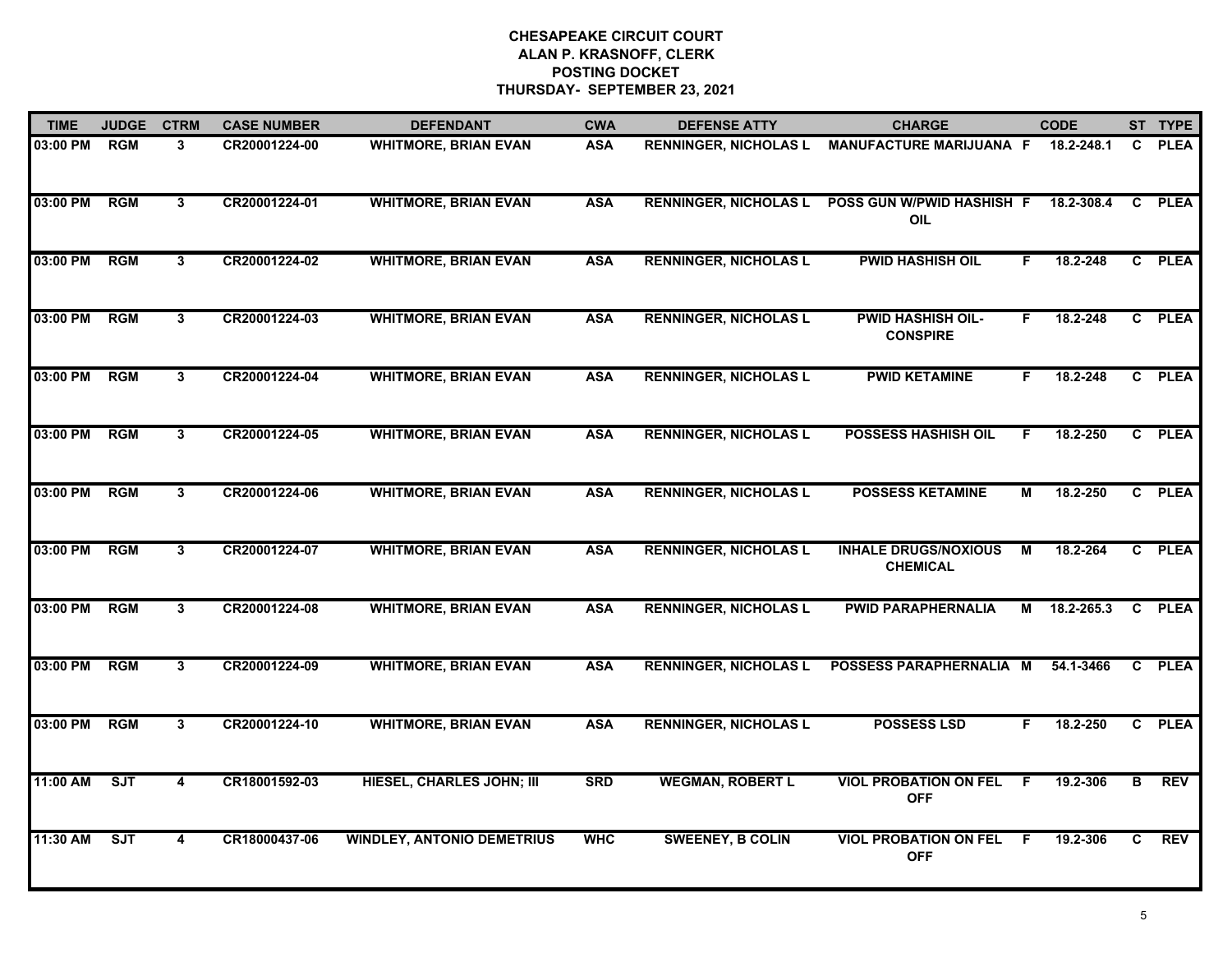| <b>TIME</b> | <b>JUDGE</b> | <b>CTRM</b>             | <b>CASE NUMBER</b> | <b>DEFENDANT</b>                  | <b>CWA</b> | <b>DEFENSE ATTY</b>       | <b>CHARGE</b>                                       |    | <b>CODE</b>     |    | ST TYPE       |
|-------------|--------------|-------------------------|--------------------|-----------------------------------|------------|---------------------------|-----------------------------------------------------|----|-----------------|----|---------------|
| 11:30 AM    | <b>SJT</b>   | $\overline{\mathbf{A}}$ | CR18000437-07      | <b>WINDLEY, ANTONIO DEMETRIUS</b> | <b>WHC</b> | <b>SWEENEY, B COLIN</b>   | <b>VIOL PROBATION ON FEL</b><br><b>OFF</b>          | -F | 19.2-306        | C. | <b>REV</b>    |
| 11:30 AM    | <b>SJT</b>   | $\overline{\mathbf{4}}$ | CR18000437-08      | <b>WINDLEY, ANTONIO DEMETRIUS</b> | <b>WHC</b> | <b>SWEENEY, B COLIN</b>   | <b>VIOL PROBATION OF MISD M</b><br><b>OFF</b>       |    | 19.2-306        | C. | <b>REV</b>    |
| 01:30 PM    | ST           | 4                       | CR21001570-00      | <b>HEATH, RUSSELL JAY</b>         | <b>ASA</b> | <b>SPARTZ, SARA M</b>     | <b>POSSESS</b><br><b>METHAMPHETAMINE</b>            | F. | 18.2-250        |    | C PLEA        |
| 01:30 PM    | SJT          | 4                       | CR21001570-01      | <b>HEATH, RUSSELL JAY</b>         | <b>ASA</b> | <b>SPARTZ, SARA M</b>     | POSSESS MARIJUANA, 1ST M<br><b>OFF</b>              |    | 18.2-250.1      |    | C PLEA        |
| 02:00 PM    | <b>SJT</b>   | 4                       | CR21001252-00      | <b>BROWN, BRANDON MERRELL</b>     | <b>JLF</b> | <b>DOUGLAS, NATALIE</b>   | <b>CONSPIRE/AID/ABET LARC F</b><br>> \$500          |    | $18.2 - 23$     |    | <b>B</b> BOND |
| 02:00 PM    | ST           | $\overline{\mathbf{4}}$ | CR21001252-01      | <b>BROWN, BRANDON MERRELL</b>     | <b>JLF</b> | <b>DOUGLAS, NATALIE</b>   | <b>GRND LARCENY: &gt;=\$500</b><br><b>NOT PERSN</b> | E  | 18.2-95         |    | <b>B</b> BOND |
| 02:00 PM    | ST           | $\overline{\mathbf{4}}$ | CR21001252-02      | <b>BROWN, BRANDON MERRELL</b>     | <b>JLF</b> | <b>DOUGLAS, NATALIE</b>   | <b>LARCENY W/I TO SELL</b>                          |    | F 18.2-108.01 C |    | <b>BOND</b>   |
| 02:30 PM    | <b>SJT</b>   | $\overline{4}$          | CR09003283-02      | <b>COOKE, KARRON LAVELLE</b>      | <b>WHC</b> | <b>HERNANDEZ, DONNA E</b> | PROB VIOL (P.L. 3RD<br>OFFENSE)                     | F  | 19.2-306        |    | C BOND        |
| 09:00 AM    | <b>RAB</b>   | 5                       | CR21000571-00      | <b>DARCUS, LEVETTA SHEVETTA</b>   | <b>SRD</b> | Jones, David L.           | <b>UNAUTH USE MTR VEH</b><br>$>= $1000$             | F. | A.18.2-102      |    | C PLEA        |
| 09:00 AM    | <b>RAB</b>   | 5                       | CR21000571-01      | <b>DARCUS, LEVETTA SHEVETTA</b>   | <b>SRD</b> | Jones, David L.           | <b>GRAND LARCENY FIREARM F</b>                      |    | 18.2-95         |    | C PLEA        |
| 09:30 AM    | <b>RAB</b>   | 5                       | CR14000568-12      | <b>WHITE, STEPHANIE NICOLE</b>    | <b>WHC</b> | <b>MORRIS, DIALLOK</b>    | <b>VIOL: OF SUSP SENT ON</b><br>FEL OFF             | F. | 19.2-306        | B  | <b>REV</b>    |
| 09:30 AM    | <b>RAB</b>   | 5                       | CR14000568-13      | <b>WHITE, STEPHANIE NICOLE</b>    | <b>WHC</b> | <b>MORRIS, DIALLOK</b>    | <b>VIOL: OF SUSP SENT ON</b><br>FEL OFF             | F. | 19.2-306        | в  | <b>REV</b>    |
| 09:30 AM    | <b>RAB</b>   | $\overline{\mathbf{5}}$ | CR14000568-14      | <b>WHITE, STEPHANIE NICOLE</b>    | <b>WHC</b> | <b>MORRIS, DIALLO K</b>   | <b>VIOL: OF SUSP SENT ON</b><br><b>FEL OFF</b>      | F. | 19.2-306        | В  | <b>REV</b>    |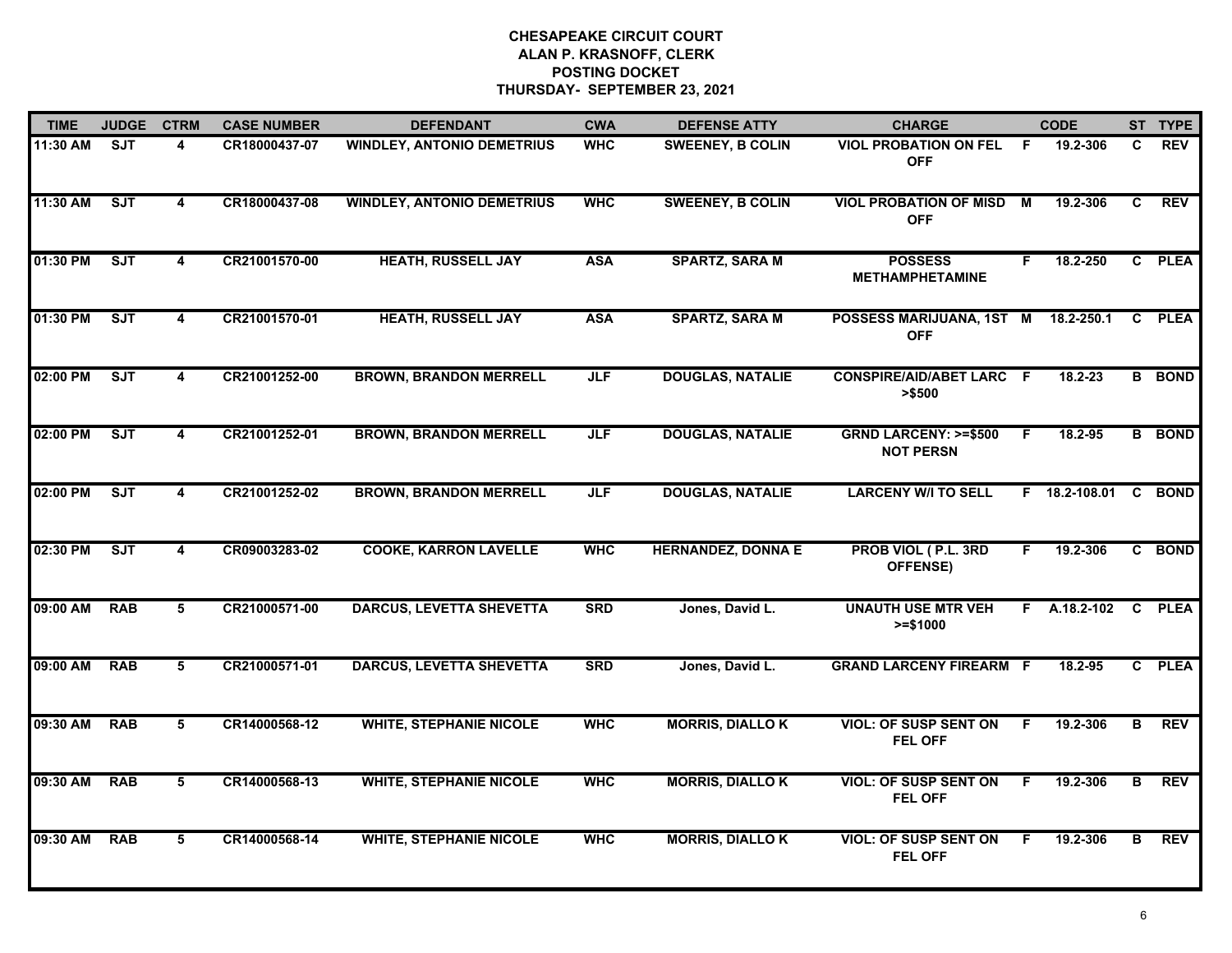| <b>TIME</b> | <b>JUDGE</b> | <b>CTRM</b>     | <b>CASE NUMBER</b> | <b>DEFENDANT</b>                        | <b>CWA</b> | <b>DEFENSE ATTY</b>     | <b>CHARGE</b>                                    |    | <b>CODE</b> |   | ST TYPE    |
|-------------|--------------|-----------------|--------------------|-----------------------------------------|------------|-------------------------|--------------------------------------------------|----|-------------|---|------------|
| 09:30 AM    | <b>RAB</b>   | 5               | CR14000568-15      | <b>WHITE, STEPHANIE NICOLE</b>          | <b>WHC</b> | <b>MORRIS, DIALLOK</b>  | <b>VIOL: OF SUSP SENT ON</b><br>FEL OFF          | F. | 19.2-306    | В | <b>REV</b> |
| 09:30 AM    | <b>RAB</b>   | 5               | CR14000568-16      | <b>WHITE, STEPHANIE NICOLE</b>          | <b>WHC</b> | <b>MORRIS, DIALLOK</b>  | <b>VIOL: OF SUSP SENT ON</b><br>FEL OFF          | F. | 19.2-306    | В | <b>REV</b> |
| 09:30 AM    | <b>RAB</b>   | 5               | CR14000568-17      | <b>WHITE, STEPHANIE NICOLE</b>          | <b>WHC</b> | <b>MORRIS, DIALLOK</b>  | <b>VIOL: OF SUSP SENT ON</b><br>FEL OFF          | F. | 19.2-306    | B | <b>REV</b> |
| 09:30 AM    | <b>RAB</b>   | 5               | CR14000568-18      | <b>WHITE, STEPHANIE NICOLE</b>          | <b>WHC</b> | <b>MORRIS, DIALLOK</b>  | <b>VIOL: OF SUSP SENT ON FEL F</b><br><b>OFF</b> |    | 19.2-306    | В | <b>REV</b> |
| 09:30 AM    | <b>RAB</b>   | 5               | CR14000568-19      | <b>WHITE, STEPHANIE NICOLE</b>          | <b>WHC</b> | <b>MORRIS, DIALLOK</b>  | <b>VIOL: OF SUSP SENT ON</b><br>FEL OFF          | F  | 19.2-306    | B | <b>REV</b> |
| 10:00 AM    | <b>RAB</b>   | 5               | CR20001504-01      | <b>PUCKETT, JEREMIAH KEITH</b>          | <b>BKF</b> | <b>HORTON, WYNN</b>     | <b>VIOL PROBATION ON FEL</b><br><b>OFF</b>       | -F | 19.2-306    |   | C BOND     |
| 10:30 AM    | <b>RAB</b>   | $5\overline{)}$ | CR20001342-00      | <b>DENNIS, JACOB RILEY</b>              | <b>AMF</b> | <b>BOUCHARD, JULIAN</b> | <b>BURGLARY</b>                                  | F. | 18.2-91     |   | C PLEA     |
| 10:30 AM    | <b>RAB</b>   | 5               | CR20001342-01      | <b>DENNIS, JACOB RILEY</b>              | <b>AMF</b> | <b>BOUCHARD, JULIAN</b> | <b>DESTRUCT PROP W/INTENT M</b><br>$<$ \$1000    |    | 18.2-137    |   | C PLEA     |
| 10:30 AM    | <b>RAB</b>   | 5               | CR20001342-02      | <b>DENNIS, JACOB RILEY</b>              | <b>AMF</b> | <b>BOUCHARD, JULIAN</b> | <b>IDENTITY THEFT</b>                            | М  | 18.2-186.3  |   | C PLEA     |
| 10:30 AM    | <b>RAB</b>   | 5               | CR20001342-03      | <b>DENNIS, JACOB RILEY</b>              | <b>AMF</b> | <b>BOUCHARD, JULIAN</b> | <b>BURGLARY; CONSPIRE</b>                        | F. | $18.2 - 91$ |   | C PLEA     |
| 10:30 AM    | <b>RAB</b>   | 5               | CR20001342-04      | <b>DENNIS, JACOB RILEY</b>              | <b>AMF</b> | <b>BOUCHARD, JULIAN</b> | PETIT LARCENY 3RD+ OFF F                         |    | 18.2-96     |   | C PLEA     |
| 11:00 AM    | <b>RAB</b>   | 5               | CR21000787-00      | POWELL, JAQUAN AARION<br><b>DESHAUN</b> | <b>AMF</b> | Wegman, Robert L.       | <b>SHOOT IN PUBLIC PLACE;</b><br><b>INJURY</b>   | -F | 18.2-280    |   | C SENR     |
| 11:00 AM    | <b>RAB</b>   | $5\overline{5}$ | CR21000787-01      | POWELL, JAQUAN AARION<br><b>DESHAUN</b> | <b>AMF</b> | Wegman, Robert L.       | <b>UNLAWFUL WOUNDING</b>                         | F. | 18.2-51     |   | C SENR     |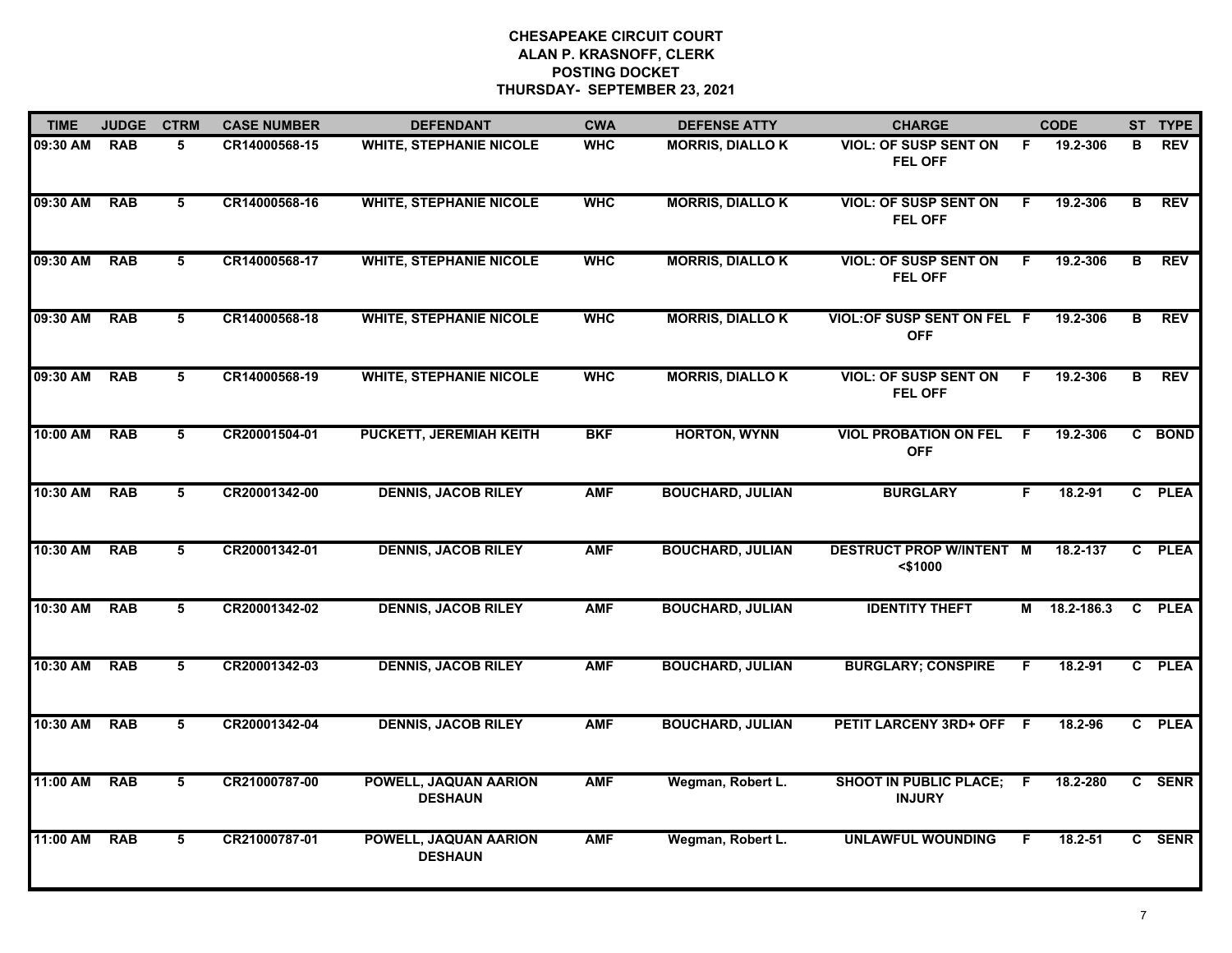| <b>TIME</b> | <b>JUDGE</b> | <b>CTRM</b> | <b>CASE NUMBER</b> | <b>DEFENDANT</b>                        | <b>CWA</b> | <b>DEFENSE ATTY</b>     | <b>CHARGE</b>                                        |              | <b>CODE</b> |    | ST TYPE       |
|-------------|--------------|-------------|--------------------|-----------------------------------------|------------|-------------------------|------------------------------------------------------|--------------|-------------|----|---------------|
| 11:00 AM    | <b>RAB</b>   | 5           | CR21000787-02      | POWELL, JAQUAN AARION<br><b>DESHAUN</b> | <b>AMF</b> | Wegman, Robert L.       | <b>CONCEALED</b><br><b>WEAPON:CARRY 1ST OFF</b>      | М            | 18.2-308    |    | C SENR        |
| 11:00 AM    | <b>RAB</b>   | 5           | CR21000787-04      | POWELL, JAQUAN AARION<br><b>DESHAUN</b> | <b>AMF</b> | Wegman, Robert L.       | ELUDE/DISREGARD POLICE- M 46.2-817(A)<br><b>MISD</b> |              |             |    | C SENR        |
| 11:30 AM    | <b>RAB</b>   | 5           | CR21000258-01      | <b>JONES-CHEEK, DIVINE GERAE</b>        | <b>MLK</b> | <b>SPARTZ, SARA M</b>   | <b>VIOL PROBATION ON FEL</b><br><b>OFF</b>           | - F          | 19.2-306    |    | C BOND        |
| 12:00 PM    | <b>RAB</b>   | 5           | CR18001962-02      | <b>EBRON, RASHID BILAL</b>              | <b>AMF</b> | <b>HERNANDEZ, DONNA</b> | <b>VIOL PROBATION ON FEL</b><br><b>OFF</b>           | - F          | 19.2-306    | C  | <b>REV</b>    |
| 01:30 PM    | <b>RAB</b>   | 5           | CR21001563-00      | <b>HICKS, DAVID ALLAN BAGBY</b>         | <b>DAW</b> | <b>VENNER, JOHN O</b>   | <b>FAIL TO APPEAR, MISD</b><br><b>OFFENSE</b>        | М            | 19.2-128    |    | C PLEA        |
| 01:30 PM    | <b>RAB</b>   | 5           | CR21001563-01      | <b>HICKS, DAVID ALLAN BAGBY</b>         | <b>DAW</b> | <b>VENNER, JOHN O</b>   | <b>POSSESS HEROIN</b>                                | F.           | 18.2-250    |    | C PLEA        |
| 02:00 PM    | <b>RAB</b>   | 5           | CR21000666-00      | <b>DAVENPORT, ANTONIO EMMITT</b>        | <b>DRT</b> | <b>MORRIS, DIALLOK</b>  | <b>CONCEAL WEAPON CONV F</b><br><b>FELON</b>         |              | 18.2-308.2  | F. | <b>SUP</b>    |
| 02:00 PM    | <b>RAB</b>   | 5           | CR21001621-00      | <b>LAUREANO, JOSE-JUAN</b>              | <b>SPP</b> | <b>BOUCHARD, JULIAN</b> | <b>BOND APPEAL</b>                                   | $\mathbf{o}$ | 19.2-124    |    | C BOND        |
| 02:30 PM    | <b>RAB</b>   | 5           | CR20000717-00      | <b>IRWIN, CHAD LEE</b>                  | <b>JAF</b> | <b>WOODLEY, CAMELIA</b> | <b>POSSESS COCAINE</b>                               | F.           | 18.2-250    |    | <b>B</b> PLEA |
| 02:30 PM    | <b>RAB</b>   | 5           | CR20000717-01      | <b>IRWIN, CHAD LEE</b>                  | <b>JAF</b> | <b>WOODLEY, CAMELIA</b> | POSSESS MARIJUANA 1ST M<br><b>OFF</b>                |              | 18.2-250.1  |    | <b>B</b> PLEA |
| 03:00 PM    | <b>RAB</b>   | 5           | CR21000702-00      | <b>LAWRENCE, RASHAWN TAMEKIA</b>        | <b>DRT</b> | <b>BOUCHARD, JULIAN</b> | <b>GRND LARCENY: &gt;=\$500</b><br><b>NOT PERSN</b>  | F.           | 18.2-95     |    | C SENR        |
| 03:00 PM    | <b>RAB</b>   | 5           | CR21000702-01      | <b>LAWRENCE, RASHAWN TAMEKIA</b>        | <b>DRT</b> | <b>BOUCHARD, JULIAN</b> | <b>PETIT LARCENY: 3RD+</b><br><b>OFFENSE</b>         | F.           | 18.2-104    |    | C SENR        |
| 03:00 PM    | <b>RAB</b>   | 5           | CR21000702-02      | <b>LAWRENCE, RASHAWN TAMEKIA</b>        | <b>DRT</b> | <b>BOUCHARD, JULIAN</b> | <b>GRND LARCENY: &gt;=\$500</b><br><b>NOT PERSN</b>  | F            | 18.2-95     |    | C SENR        |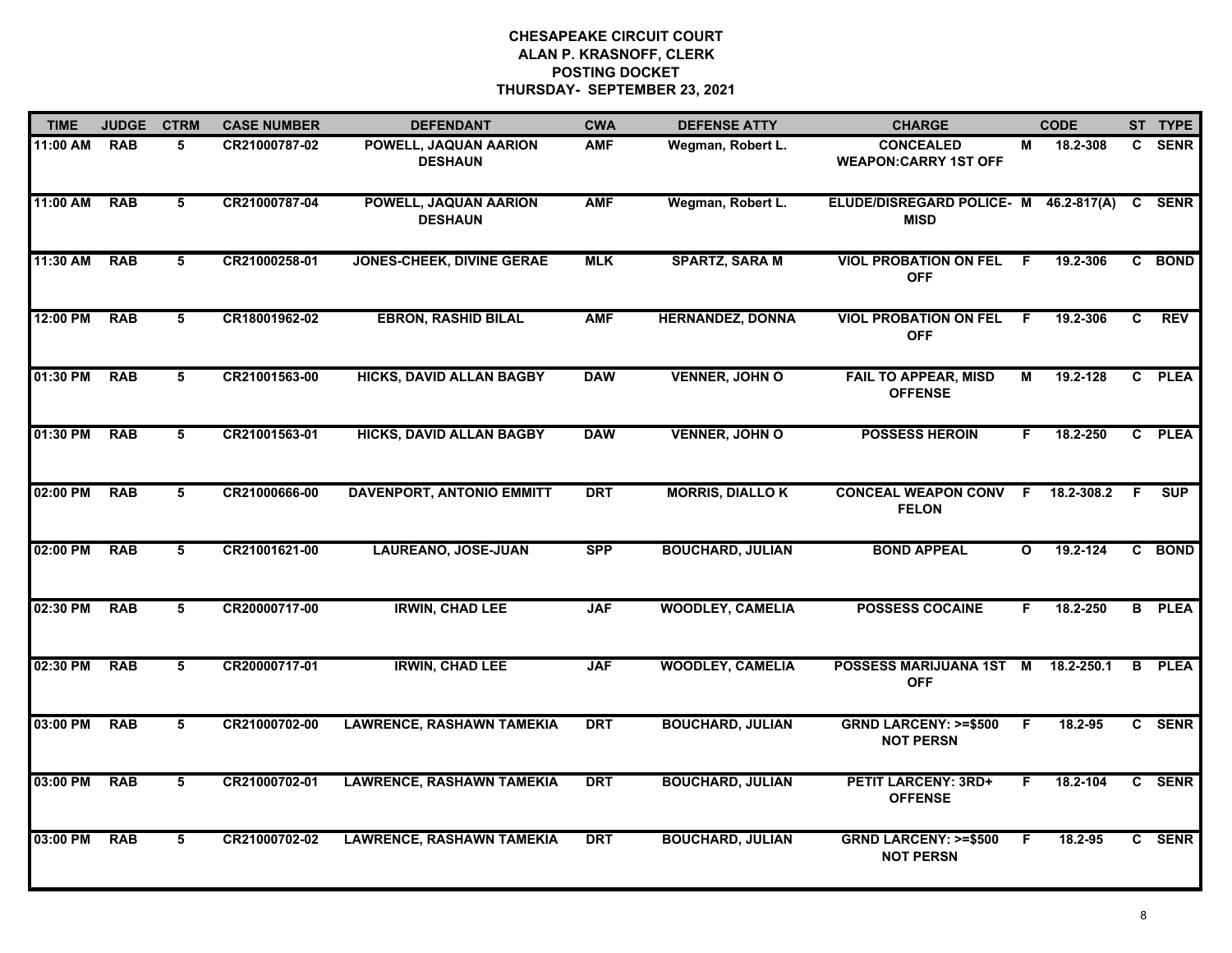| <b>TIME</b> | <b>JUDGE</b> | <b>CTRM</b> | <b>CASE NUMBER</b> | <b>DEFENDANT</b>                  | <b>CWA</b> | <b>DEFENSE ATTY</b>        | <b>CHARGE</b>                                 |    | <b>CODE</b> | <b>ST</b>    | <b>TYPE</b> |
|-------------|--------------|-------------|--------------------|-----------------------------------|------------|----------------------------|-----------------------------------------------|----|-------------|--------------|-------------|
| 03:00 PM    | <b>RAB</b>   | 5.          | CR21000702-03      | <b>LAWRENCE, RASHAWN TAMEKIA</b>  | <b>DRT</b> | <b>BOUCHARD, JULIAN</b>    | <b>PETIT LARCENY 3RD+</b><br><b>OFFENSE</b>   | F. | 18.2-96     | $\mathbf{c}$ | <b>SENR</b> |
| 09:01 AM    | <b>MATA</b>  | <b>WEBX</b> | CR16000226-02      | <b>BUSLER-CABE, ASHLEY NICOLE</b> | <b>DRT</b> | <b>TRAVERS, MEREDITH B</b> | <b>VIOL PROBATION ON FEL</b><br><b>OFF</b>    | .F | 19.2-306    | C.           | DC          |
| 09:01 AM    | <b>MATA</b>  | <b>WEBX</b> | CR16000226-02      | <b>BUSLER-CABE, ASHLEY NICOLE</b> | <b>DRT</b> | <b>TRAVERS, MEREDITH B</b> | <b>VIOL PROBATION ON FEL</b><br><b>OFF</b>    | E  | 19.2-306    | C.           | RE          |
| 09:01 AM    | <b>MATA</b>  | <b>WEBX</b> | CR13001917-02      | RANDOLPH, JOSEPH BROOKS           | <b>AHM</b> | <b>WEGMAN, ROBERT L</b>    | <b>VIOL PROBATION ON FEL</b><br><b>OFF</b>    | E  | 19.2-306    | C.           | DC.         |
| 09:01 AM    | <b>MATA</b>  | <b>WEBX</b> | CR14000156-04      | RANDOLPH, JOSEPH BROOKS           | <b>AHM</b> | <b>WEGMAN, ROBERT L</b>    | <b>VIOL PROBATION ON FEL</b><br><b>OFF</b>    | E  | 19.2-306    | C.           | DC.         |
| 09:01 AM    | <b>MATA</b>  | <b>WEBX</b> | CR14000156-05      | <b>RANDOLPH, JOSEPH BROOKS</b>    | <b>AHM</b> | <b>WEGMAN, ROBERT L</b>    | <b>VIOL PROBATION ON FEL</b><br><b>OFF</b>    | E  | 19.2-306    | C.           | DC.         |
| 09:01 AM    | <b>MATA</b>  | <b>WEBX</b> | CR08A04406-02      | <b>WHITLEY, SHAWN DWIGHT</b>      | <b>PLS</b> | Draper, Anthony L.         | <b>PROB VIOL STATUTORY</b><br><b>BURGLARY</b> | F. | 19.2-306    | C.           | DC.         |